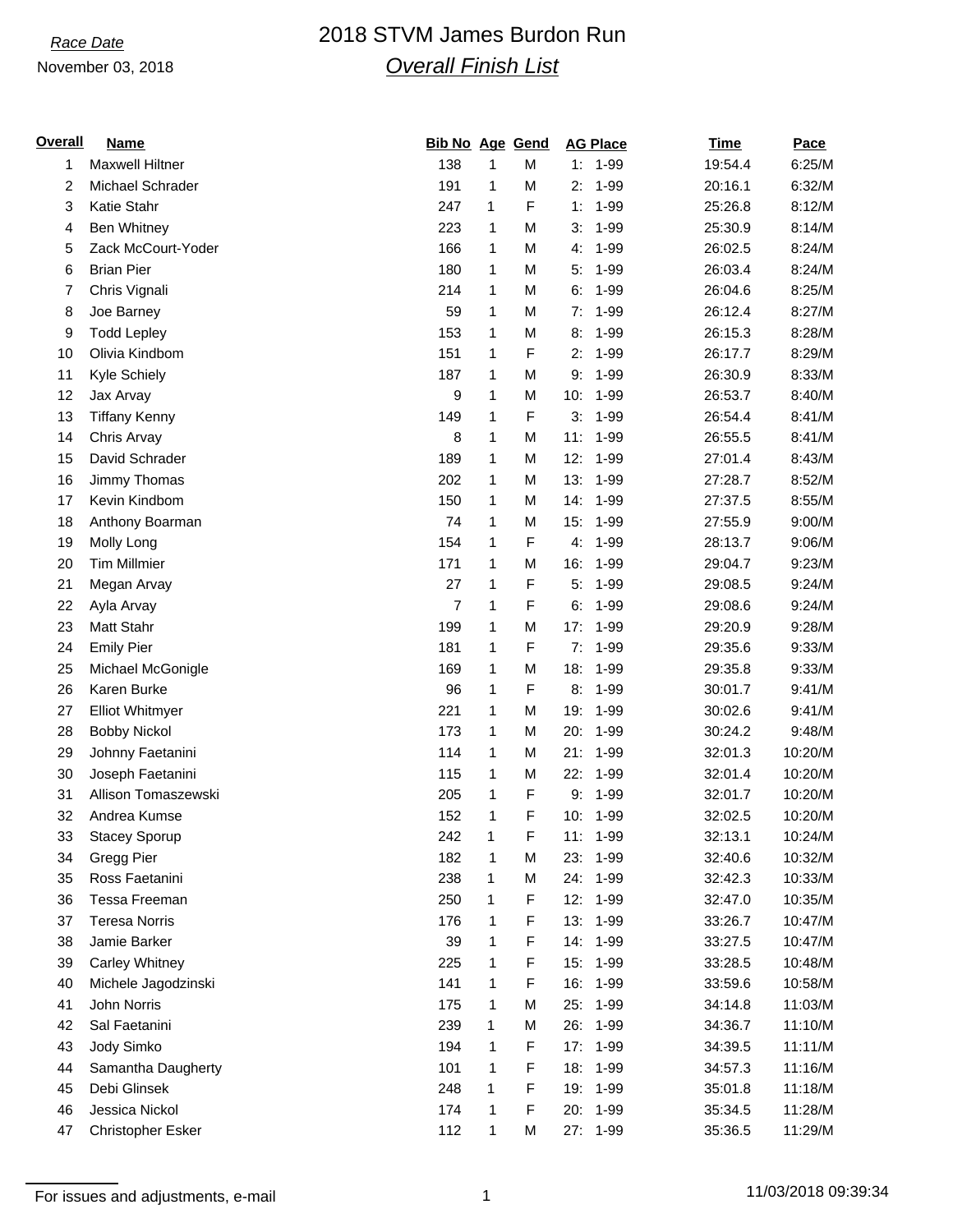### November 03, 2018

# *Race Date* 2018 STVM James Burdon Run *Overall Finish List*

| <b>Overall</b> | <u>Name</u>            | <b>Bib No Age Gend</b> |              |   |     | <b>AG Place</b> | <b>Time</b> | <b>Pace</b> |
|----------------|------------------------|------------------------|--------------|---|-----|-----------------|-------------|-------------|
| 48             | Chris Burdon           | 89                     | $\mathbf{1}$ | M | 28: | 1-99            | 36:02.2     | 11:37/M     |
| 49             | MaryBeth Thomas        | 204                    | 1            | F | 21: | $1 - 99$        | 36:03.0     | 11:38/M     |
| 50             | Melissa Pelle          | 178                    | 1            | F | 22: | 1-99            | 36:03.4     | 11:38/M     |
| 51             | Julia Thomas           | 203                    | 1            | F | 23: | $1 - 99$        | 36:07.0     | 11:39/M     |
| 52             | <b>Lily Barker</b>     | 57                     | 1            | F | 24: | $1 - 99$        | 36:47.4     | 11:52/M     |
| 53             | <b>Steve Barker</b>    | 58                     | 1            | M | 29: | $1 - 99$        | 36:50.8     | 11:53/M     |
| 54             | Kim Gorr               | 137                    | 1            | F | 25: | $1 - 99$        | 37:20.8     | 12:03/M     |
| 55             | Kathryn Milligan       | 170                    | 1            | F | 26: | $1 - 99$        | 37:21.0     | 12:03/M     |
| 56             | <b>Taylor Farber</b>   | 119                    | 1            | M | 30: | $1 - 99$        | 37:24.5     | 12:04/M     |
| 57             | <b>Rich Siebert</b>    | 193                    | 1            | M | 31: | $1 - 99$        | 37:28.7     | 12:05/M     |
| 58             | <b>Bridget Walter</b>  | 249                    | 1            | F | 27: | $1 - 99$        | 38:26.6     | 12:24/M     |
| 59             | Addisyn Dixon          | 108                    | 1            | F | 28: | $1 - 99$        | 38:32.0     | 12:26/M     |
| 60             | Alec Dixon             | 110                    | 1            | M | 32: | $1 - 99$        | 38:34.7     | 12:26/M     |
| 61             | Jerry Glinsek          | 136                    | 1            | M | 33: | $1 - 99$        | 40:01.1     | 12:55/M     |
| 62             | Erin Faetanini         | 236                    | 1            | F | 29: | $1 - 99$        | 40:09.3     | 12:57/M     |
| 63             | Mary Ellen Skelin      | 197                    | 1            | F | 30: | $1 - 99$        | 40:10.5     | 12:57/M     |
| 64             | <b>Mindy Garey</b>     | 134                    | 1            | F | 31: | $1 - 99$        | 40:10.8     | 12:57/M     |
| 65             | Doug Brubaker          | 87                     | 1            | M | 34: | $1 - 99$        | 40:12.4     | 12:58/M     |
| 66             | Jodi Burdon            | 91                     | 1            | F | 32: | 1-99            | 40:12.5     | 12:58/M     |
| 67             | Margaret Brubaker      | 88                     | 1            | F | 33: | $1 - 99$        | 40:14.1     | 12:59/M     |
| 68             | Lucy Carson            | 97                     | 1            | F | 34: | $1 - 99$        | 40:17.2     | 13:00/M     |
| 69             | <b>Teresa Peterson</b> | 179                    | 1            | F | 35: | $1 - 99$        | 40:17.7     | 13:00/M     |
| 70             | Olivia Wiesmen         | 243                    | 1            | F | 36: | $1 - 99$        | 40:25.8     | 13:02/M     |
| 71             | Lynne Gebacz           | 135                    | 1            | F | 37: | $1 - 99$        | 40:45.7     | 13:09/M     |
| 72             | Monica Denowski        | 106                    | 1            | F | 38: | $1 - 99$        | 40:46.0     | 13:09/M     |
| 73             | Marilyn Cochran        | 98                     | 1            | F | 39: | $1 - 99$        | 40:46.0     | 13:09/M     |
| 74             | Anthony Gary           | 253                    | 1            | M | 35: | $1 - 99$        | 41:12.3     | 13:17/M     |
| 75             | Patty McCluskey        | 161                    | 1            | F | 40: | $1 - 99$        | 41:22.0     | 13:21/M     |
| 76             | Ellis Freeman          | 251                    | 1            | F | 41: | $1 - 99$        | 41:55.8     | 13:31/M     |
| 77             | Winifred Sovacool      | 198                    | 1            | F | 42: | $1 - 99$        | 42:07.7     | 13:35/M     |
| 78             | Emma Davis             | 102                    | 1            | F | 43: | $1 - 99$        | 42:08.0     | 13:35/M     |
| 79             | John Faetanini         | 113                    | 1            | M | 36: | $1 - 99$        | 42:38.7     | 13:45/M     |
| 80             | Hope McGonigle         | 168                    | $\mathbf{1}$ | F | 44: | $1 - 99$        | 42:39.0     | 13:45/M     |
| 81             | Alisha Morgan          | 172                    | 1            | F | 45: | 1-99            | 43:11.2     | 13:56/M     |
| 82             | <b>Brady Whitney</b>   | 224                    | 1            | M | 37: | $1 - 99$        | 43:27.1     | 14:01/M     |
| 83             | Jamie Vignali          | 216                    | 1            | F | 46: | $1 - 99$        | 43:29.1     | 14:02/M     |
| 84             | Jeremy McCourt-Yoder   | 164                    | 1            | M | 38: | 1-99            | 43:35.5     | 14:04/M     |
| 85             | Carrie McCourt-Yoder   | 162                    | 1            | F | 47: | $1 - 99$        | 43:36.9     | 14:04/M     |
| 86             | <b>Connor Whitney</b>  | 226                    | 1            | M | 39: | $1 - 99$        | 45:13.2     | 14:35/M     |
| 87             | <b>Becky Whitney</b>   | 222                    | 1            | F | 48: | $1 - 99$        | 45:30.6     | 14:41/M     |
| 88             | Macsen Whitney         | 227                    | 1            | M | 40: | 1-99            | 45:30.9     | 14:41/M     |
| 89             | Anna Burke             | 94                     | 1            | F | 49: | 1-99            | 46:05.6     | 14:52/M     |
| 90             | John Burke             | 95                     | 1            | M | 41: | $1 - 99$        | 46:09.9     | 14:53/M     |
| 91             | Jim Thomas             | 201                    | 1            | M | 42: | $1 - 99$        | 46:17.4     | 14:56/M     |
| 92             | <b>Brad Brubaker</b>   | 86                     | 1            | M | 43: | 1-99            | 48:53.5     | 15:46/M     |
| 93             | <b>Todd Bischof</b>    | 68                     | 1            | M | 44: | 1-99            | 50:04.5     | 16:09/M     |
| 94             | Annette Bischof        | 67                     | 1            | F | 50: | 1-99            | 50:07.0     | 16:10/M     |
|                |                        |                        |              |   |     |                 |             |             |

For issues and adjustments, e-mail 2 11/03/2018 09:39:36